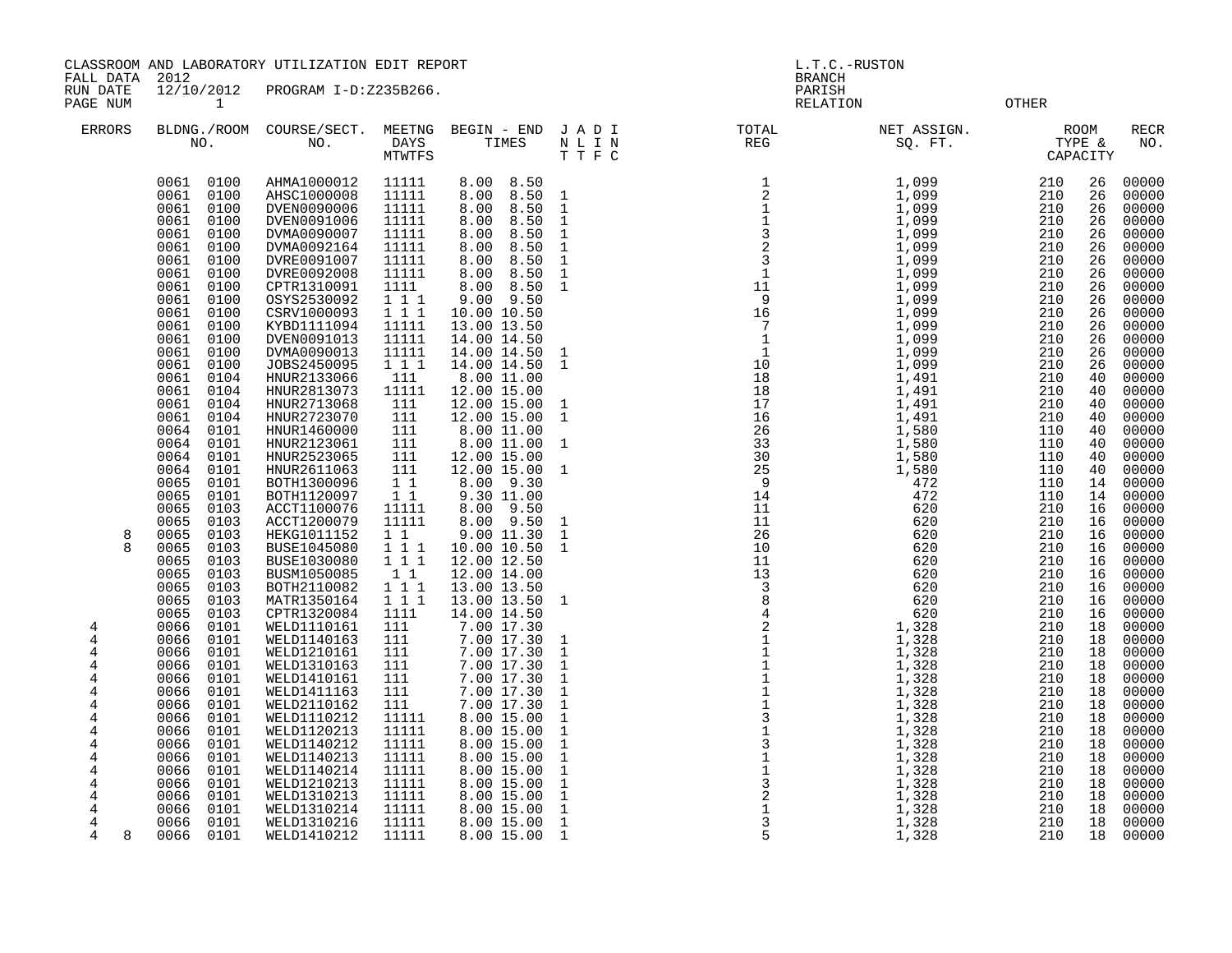CLASSROOM AND LABORATORY UTILIZATION EDIT REPORT AND MODEL ASSESSED A L.T.C.-RUSTON

FALL DATA 2012 BRANCH

RUN DATE 12/10/2012 PROGRAM I-D:Z235B266.<br>PAGE NUM 2<br>PAGE NUM 2

OTHER

| <b>ERRORS</b>                                                                                                                                                                             | BLDNG./ROOM<br>NO.                                                                                                                                                                                                                           | COURSE/SECT.<br>NO.                                                                                                                                                                                                           | MEETNG<br><b>DAYS</b><br><b>MTWTFS</b>                                                                                              | BEGIN - END<br>TIMES                                                                                                                                                                                            | JADI<br>N L I N<br>TTFC                                                                                                                                                                                                      | TOTAL<br>REG                           | NET ASSIGN.<br>SQ. FT.                                                                                                                                 | <b>ROOM</b><br>TYPE &<br>CAPACITY                                                                                                                                                               | <b>RECR</b><br>NO.                                                                                                                  |
|-------------------------------------------------------------------------------------------------------------------------------------------------------------------------------------------|----------------------------------------------------------------------------------------------------------------------------------------------------------------------------------------------------------------------------------------------|-------------------------------------------------------------------------------------------------------------------------------------------------------------------------------------------------------------------------------|-------------------------------------------------------------------------------------------------------------------------------------|-----------------------------------------------------------------------------------------------------------------------------------------------------------------------------------------------------------------|------------------------------------------------------------------------------------------------------------------------------------------------------------------------------------------------------------------------------|----------------------------------------|--------------------------------------------------------------------------------------------------------------------------------------------------------|-------------------------------------------------------------------------------------------------------------------------------------------------------------------------------------------------|-------------------------------------------------------------------------------------------------------------------------------------|
| 8<br>4<br>8<br>4<br>8<br>4<br>8<br>4<br>8<br>4<br>8<br>4<br>4<br>8<br>4<br>8<br>$\overline{4}$<br>8<br>8<br>$\overline{4}$<br>4<br>8<br>8<br>4<br>8<br>4<br>$\overline{4}$<br>8<br>8<br>4 | 0066<br>0101<br>0066<br>0101<br>0066<br>0101<br>0101<br>0066<br>0066<br>0101<br>0101<br>0066<br>0101<br>0066<br>0101<br>0066<br>0101<br>0066<br>0101<br>0066<br>0101<br>0066<br>0101<br>0066<br>0101<br>0066<br>0066<br>0101<br>0101<br>0066 | WELD1410217<br>WELD1410218<br>WELD1411212<br>WELD1411216<br>WELD1412211<br>WELD1412213<br>WELD1420214<br>WELD1420217<br>WELD1420218<br>WELD1420219<br>WELD1510212<br>WELD1510213<br>WELD1510214<br>WELD1510215<br>WELD1511215 | 11111<br>11111<br>11111<br>11111<br>11111<br>11111<br>11111<br>11111<br>11111<br>11111<br>11111<br>11111<br>11111<br>11111<br>11111 | 8.00 15.00 1<br>8.00 15.00<br>8.00 15.00<br>8.00 15.00<br>8.00 15.00<br>8.00 15.00<br>8.0015.00<br>8.00 15.00<br>8.00 15.00<br>8.00 15.00<br>8.00 15.00<br>8.00 15.00<br>8.00 15.00<br>8.00 15.00<br>8.00 15.00 | $\mathbf{1}$<br>$\mathbf{1}$<br>$\mathbf{1}$<br>$\mathbf{1}$<br>$\mathbf{1}$<br>$\mathbf{1}$<br>$\mathbf{1}$<br>$\mathbf{1}$<br>$\mathbf{1}$<br>$\mathbf{1}$<br>$\mathbf{1}$<br>$\mathbf{1}$<br>$\mathbf{1}$<br>$\mathbf{1}$ |                                        | $1,328$<br>$1,328$<br>1,328<br>1,328<br>1,328<br>1,328<br>1,328<br>1,328<br>1,328<br>$\frac{1}{1}$ , 328<br>1, 328<br>1,328<br>1,328<br>1,328<br>1,328 | 210<br>18<br>210<br>18<br>210<br>18<br>210<br>18<br>210<br>18<br>210<br>18<br>210<br>18<br>210<br>18<br>210<br>18<br>210<br>18<br>210<br>18<br>210<br>18<br>210<br>18<br>210<br>18<br>210<br>18 | 00000<br>00000<br>00000<br>00000<br>00000<br>00000<br>00000<br>00000<br>00000<br>00000<br>00000<br>00000<br>00000<br>00000<br>00000 |
| 4<br>8<br>8<br>4<br>8<br>4<br>8<br>4<br>8<br>4<br>8<br>4<br>8<br>4                                                                                                                        | 0066<br>0101<br>0101<br>0066<br>0066<br>0101<br>0101<br>0066<br>0101<br>0066<br>0101<br>0066<br>0066<br>0101                                                                                                                                 | WELD1511216<br>WELD1511217<br>WELD1512218<br>WELD1512219<br>WELD2110212<br>WELD2110213<br>WELD2110214                                                                                                                         | 11111<br>11111<br>11111<br>11111<br>11111<br>11111<br>11111                                                                         | 8.00 15.00<br>8.00 15.00<br>8.00 15.00<br>8.00 15.00<br>8.00 15.00<br>8.00 15.00<br>8.00 15.00                                                                                                                  | $\mathbf{1}$<br><sup>1</sup><br>$\mathbf{1}$<br><sup>1</sup><br>$\mathbf{1}$<br>$\mathbf{1}$<br>$\mathbf{1}$                                                                                                                 |                                        | 1,328<br>1,328<br>1,328<br>1,328<br>1,328<br>1,328<br>1,328                                                                                            | 210<br>18<br>210<br>18<br>210<br>18<br>210<br>18<br>210<br>18<br>210<br>18<br>210<br>18                                                                                                         | 00000<br>00000<br>00000<br>00000<br>00000<br>00000<br>00000                                                                         |
| 8<br>4<br>8<br>4<br>8<br>4<br>8<br>4<br>8<br>4<br>4<br>8<br>8<br>4                                                                                                                        | 0101<br>0066<br>0101<br>0066<br>0101<br>0066<br>0066<br>0101<br>0101<br>0066<br>0101<br>0066<br>0066<br>0101                                                                                                                                 | WELD2110215<br>WELD2111214<br>WELD2111218<br>WELD2210214<br>WELD2210215<br>WELD2220209<br>WELD2221209                                                                                                                         | 11111<br>11111<br>11111<br>11111<br>11111<br>11111<br>11111                                                                         | 8.00 15.00<br>8.00 15.00<br>8.00 15.00<br>8.00 15.00<br>8.00 15.00<br>8.00 15.00<br>8.00 15.00                                                                                                                  | <sup>1</sup><br>$\mathbf{1}$<br><sup>1</sup><br>$\mathbf{1}$<br>$\mathbf{1}$<br>$\mathbf{1}$<br><sup>1</sup>                                                                                                                 |                                        | 1,328<br>1,328<br>1,328<br>1,328<br>1,328<br>1,328<br>1,328                                                                                            | 210<br>18<br>210<br>18<br>210<br>18<br>210<br>18<br>210<br>18<br>210<br>18<br>210<br>18                                                                                                         | 00000<br>00000<br>00000<br>00000<br>00000<br>00000<br>00000                                                                         |
| 4<br>8<br>4                                                                                                                                                                               | 0101<br>0066<br>0066<br>0101<br>0101<br>0066<br>0066<br>0101<br>0066<br>0101<br>0066<br>0101<br>0101<br>0066<br>0066<br>0101<br>0101<br>0066<br>0066<br>0101                                                                                 | WELD2230216<br>WELD2311214<br>WELD1411172<br>WELD2110175<br>WELD1110172<br>WELD1130172<br>WELD1140172<br>WELD1210172<br>WELD1310172<br>WELD1410172                                                                            | 11111<br>11111<br>1 11<br>1 11<br>$1\quad1$<br>11<br>$1\quad1$<br>11<br>$1\quad1$<br>$1\quad1$                                      | 8.00 15.00<br>8.00 15.00<br>16.00 20.00<br>16.00 20.00<br>16.00 20.00<br>16.00 20.00<br>16.00 20.00<br>16.00 20.00<br>16.00 20.00<br>16.00 20.00                                                                | $\mathbf{1}$<br>1<br>1<br>1<br>$\mathbf{1}$<br>$\mathbf{1}$<br>$\mathbf{1}$<br>$\mathbf{1}$<br>$\mathbf{1}$                                                                                                                  |                                        | 1,328<br>1,328<br>1,328<br>1,328<br>1,328<br>1,328<br>1,328<br>1,328<br>1,328<br>1,328                                                                 | 210<br>18<br>210<br>18<br>210<br>18<br>210<br>18<br>210<br>18<br>210<br>18<br>210<br>18<br>210<br>18<br>210<br>18<br>210<br>18                                                                  | 00000<br>00000<br>00000<br>00000<br>00000<br>00000<br>00000<br>00000<br>00000<br>00000                                              |
| 4<br>8<br>4<br>8                                                                                                                                                                          | 0100<br>0067<br>0100<br>0067<br>0067<br>0100<br>0100<br>0067<br>0067<br>0100<br>0067<br>0100<br>0067<br>0100                                                                                                                                 | HCOR1212013<br>HMDT1170152<br>HNUR1211163<br>HEKG1011152<br>MAST1210152<br>WKEY0071205<br>HCOR1120152                                                                                                                         | 11111<br>$1\quad1$<br>11111<br>1 11<br>1 11<br>11111<br>$1\quad1$                                                                   | 6.00 14.00<br>8.00 9.00<br>8.00 16.00<br>9.00 10.00<br>10.00 12.00<br>12.00 15.00<br>13.00 14.00                                                                                                                | 1<br>$\mathbf{1}$<br>1<br>- 1                                                                                                                                                                                                | 16<br>26<br>26<br>$\overline{1}$<br>25 | 672<br>672<br>672<br>672<br>672<br>672<br>672                                                                                                          | 110<br>26<br>110<br>26<br>110<br>26<br>110<br>26<br>110<br>26<br>110<br>26<br>110<br>26                                                                                                         | 00000<br>00000<br>00000<br>00000<br>00000<br>00000<br>00000                                                                         |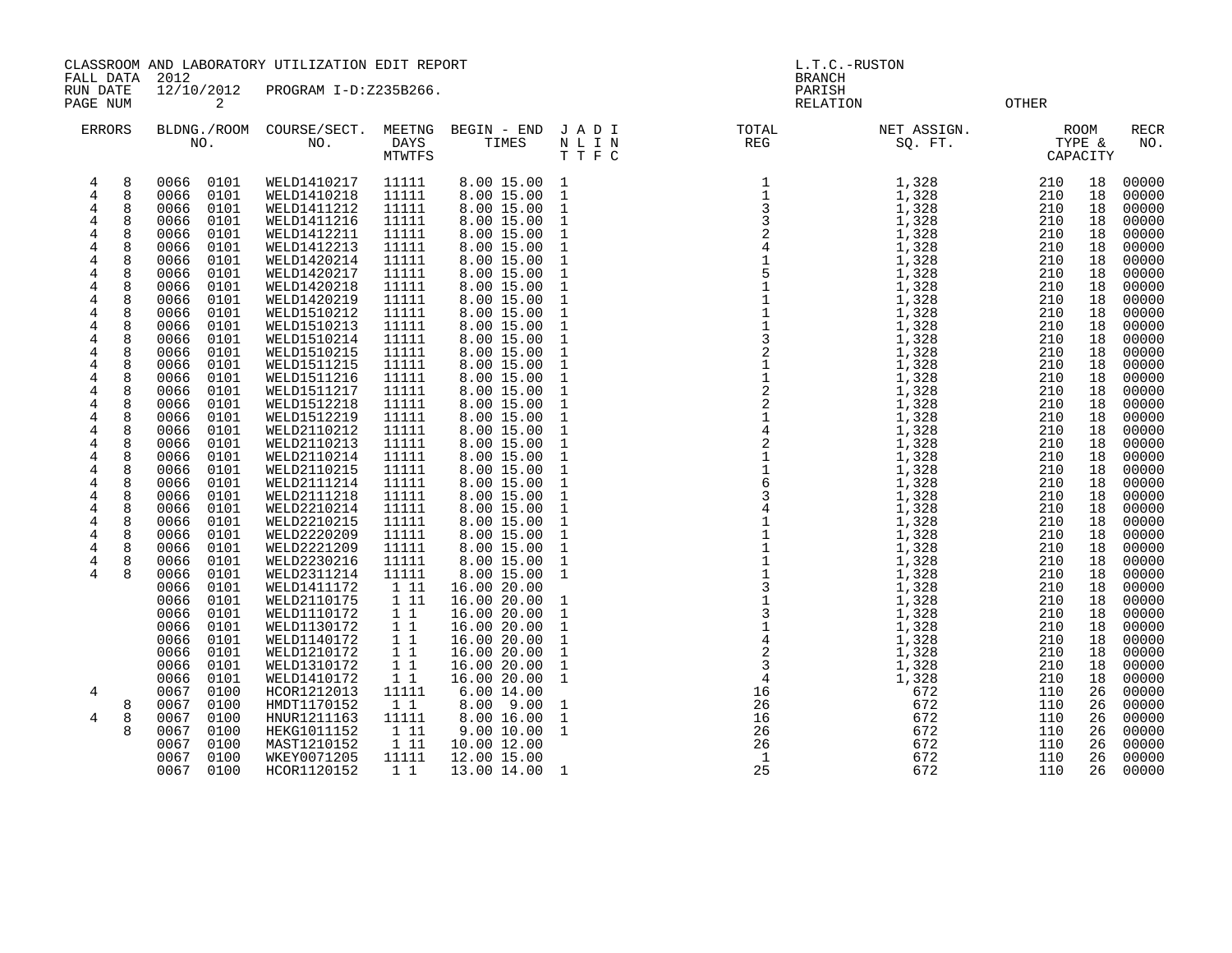## E R R O R P A G E L.T.C.-RUSTON

- ERROR 1 CLASS AND LABORATORY UTILIZATION FILE DOES NOT MATCH WITH BLDGS AND ROOMS FILE. THE ROOM, BUILDING, AND CLASS FILES MUST ALL MATCH. IF THE ROOM NUMBER ON THE UTILIZATION IS CORRECT, THE ROOM SHOULD TO BE ADDED TO THE ROOM FILE.
- ERROR 2 THERE SHOULD BE AT LEAST ONE ENTRY IN THE DAYS-OF-WEEK-COURSE-MEETS FIELD.
- ERROR 3 BEGIN-END-TIME FIELDS MUST BE BETWEEN 06.00 AND 23.00
- ERROR 4 WARNING CLASS TIME EXCEEDS 5 HOURS. 500 SOLUTION CONTROL AND THE SOLUTION OF SOLUTION OF SOLUTION O

- ERROR 5 ROOM TYPE INVALID FOR TEACHING CLASS, CLASSES CANNOT BE SCHEDULED IN ROOMS DESIGNATED AS CIRCULATION, CUSTODIAL OR MECHANICAL.
- ERROR 7 THE TOTAL REGISTRANTS FIELD MUST NOT BE BLANK OR ZEROS
- ERROR 8 WARNING EXCEEDS THE CAPACITY OF THE ROOM BY 50% (IF THIS IS A JOINT CLASS ITS REGISTRANTS ARE INCLUDED). 37 PLEASE CHECK THE CAPACITY OF THE ROOM AS IT APPEARS ON THE ROOM FILE.
- ERROR 9 UNLESS THERE IS A JOINT CLASS, ALTERNATE WEEKS OR INCONSISTENT MEETING TIMES, THERE SHOULD BE NO DUPLICATES.

| TOTAL ERRORS (INCLUDING WARNINGS)                                                                  |    |
|----------------------------------------------------------------------------------------------------|----|
| TOTAL NUMBER OF RECORDS READ<br>TOTAL NUMBER OF RECORDS ACCEPTED FOR SPACE UTILIZATION COMPUTATION | 97 |
| NUMBER OF JOINT-CLASS RECORDS                                                                      | 76 |
| NUMBER OF ALTERATE WEEKS RECORDS                                                                   |    |
| NUMBER OF DIFFERENT TIMES RECORDS                                                                  |    |

NUMBER OF INCONSISTENT RECORDS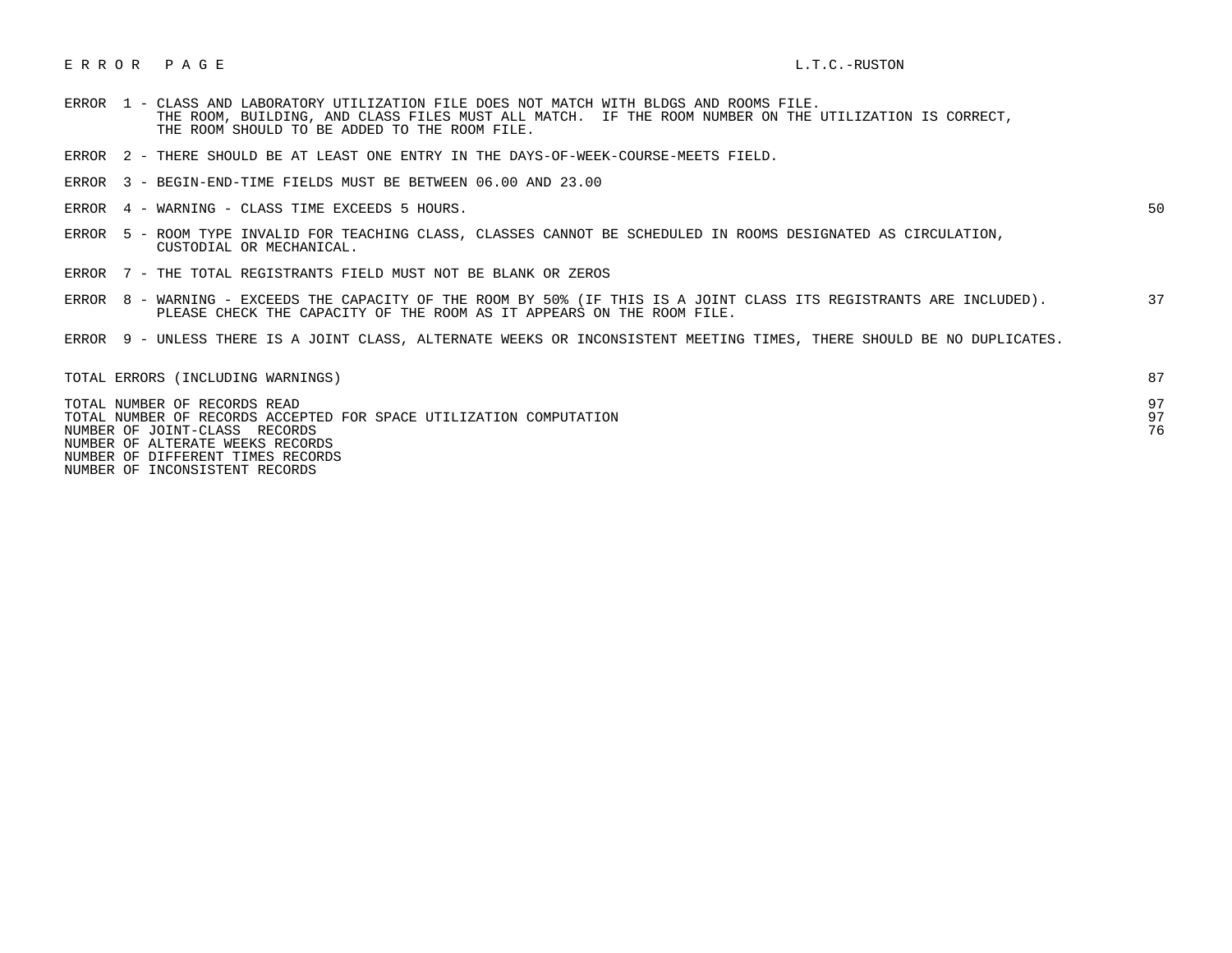|                                                                                      | DAY USE         | NIGHT USE       | тотаь           |  |
|--------------------------------------------------------------------------------------|-----------------|-----------------|-----------------|--|
|                                                                                      | $(0600 - 1700)$ | $(1700 - 2300)$ | $(0600 - 2300)$ |  |
| *CLASSROOM FACILITIES                                                                |                 |                 |                 |  |
| TOTAL NUMBER OF ROOMS                                                                |                 |                 | 6               |  |
| TOTAL NUMBER OF STATIONS (CAPACITY)                                                  |                 |                 | 123             |  |
| WEEKLY STUDENT CONTACT HOURS                                                         | 2726            |                 | 2726            |  |
| WEEKLY TOTAL OF ROOMS AVAILABLE - COUNTED IN HALF HOUR INCREMENTS                    | 540             | 300             | 840             |  |
| WEEKLY TOTAL OF ROOMS IN USE - COUNTED IN HALF HOUR INCREMENTS                       | 220             |                 | 220             |  |
| WEEKLY TOTAL OF STUDENT STATIONS AVAILABLE - COUNTED IN HALF HOUR INCREMENTS         | 11070           | 6150            | 17220           |  |
| WEEKLY TOTAL OF STATIONS AVAILABLE IN ROOMS IN USE - COUNTED IN HALF HOUR INCREMENTS | 6584            |                 | 6584            |  |
| WEEKLY TOTAL OF STATIONS IN USE - COUNTED IN HALF HOUR INCREMENTS                    | 5452            |                 | 5452            |  |
| PERCENT OF ROOMS IN USE TO ROOMS AVAILABLE                                           | 40.7            | $\cdot$ 0       | 26.2            |  |
| PERCENT OF STATIONS IN USE TO STATIONS AVAILABLE                                     | 49.3            | $\cdot$ 0       | 31.7            |  |
| PERCENT OF STATIONS IN USE TO STATIONS AVAILABLE IN OCCUPIED ROOMS                   | 82.8            | $\cdot$ 0       | 82.8            |  |
|                                                                                      |                 |                 |                 |  |
|                                                                                      | DAY USE         | NIGHT USE       | TOTAL           |  |
|                                                                                      | $(0600 - 1700)$ | $(1700 - 2300)$ | $(0600 - 2300)$ |  |
| CLASSROOM                                                                            |                 |                 |                 |  |
| TOTAL NUMBER OF ROOMS                                                                |                 |                 | 6               |  |
| TOTAL NUMBER OF STATIONS (CAPACITY)                                                  |                 |                 | 123             |  |
| WEEKLY STUDENT CONTACT HOURS                                                         | 2726            |                 | 2726            |  |
| WEEKLY TOTAL OF ROOMS AVAILABLE - COUNTED IN HALF HOUR INCREMENTS                    | 540             | 300             | 840             |  |
| WEEKLY TOTAL OF ROOMS IN USE - COUNTED IN HALF HOUR INCREMENTS                       | 220             |                 | 220             |  |
| WEEKLY TOTAL OF STUDENT STATIONS AVAILABLE - COUNTED IN HALF HOUR INCREMENTS         | 11070           | 6150            | 17220           |  |
| WEEKLY TOTAL OF STATIONS AVAILABLE IN ROOMS IN USE - COUNTED IN HALF HOUR INCREMENTS | 6584            |                 | 6584            |  |
| WEEKLY TOTAL OF STATIONS IN USE - COUNTED IN HALF HOUR INCREMENTS                    | 5452            |                 | 5452            |  |
| PERCENT OF ROOMS IN USE TO ROOMS AVAILABLE                                           | 40.7            | . 0             | 26.2            |  |
| PERCENT OF STATIONS IN USE TO STATIONS AVAILABLE                                     | 49.3            | $\cdot$ 0       | 31.7            |  |
| PERCENT OF STATIONS IN USE TO STATIONS AVAILABLE IN OCCUPIED ROOMS                   | 82.8            | $\cdot$ 0       | 82.8            |  |